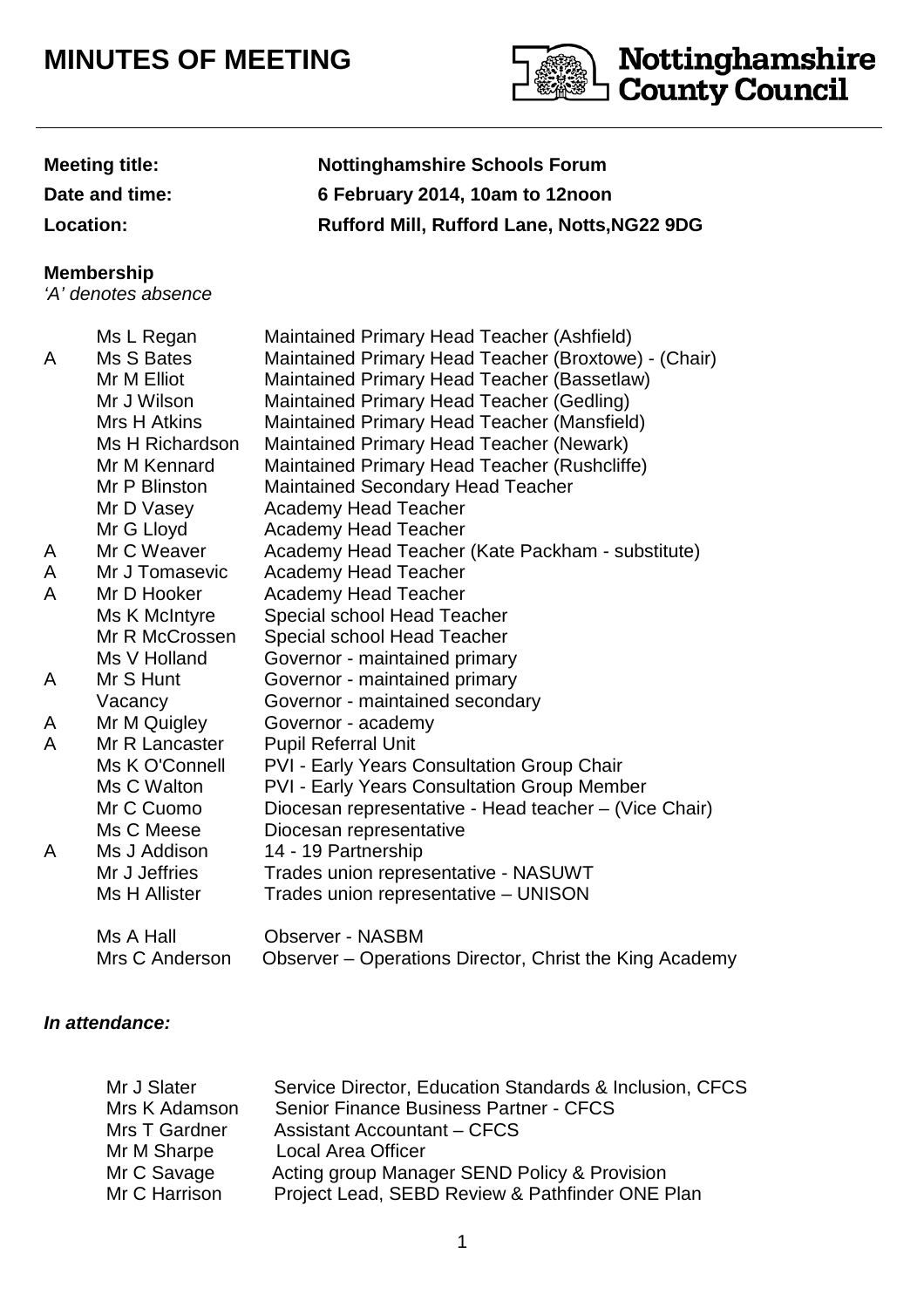|    | <b>ACTION</b>                                                                                                                                                                                                                                                                                       |  |  |  |  |
|----|-----------------------------------------------------------------------------------------------------------------------------------------------------------------------------------------------------------------------------------------------------------------------------------------------------|--|--|--|--|
| 1. | Welcome and apologies for absence                                                                                                                                                                                                                                                                   |  |  |  |  |
|    | Carlo Cuomo welcomed members to the meeting, and introductions were made<br>as this was Mark Elliot's first forum meeting.                                                                                                                                                                          |  |  |  |  |
|    | Phil Blinston informed the group that this would be his last meeting as he retires<br>at Easter and we would need to elect a new member for the maintained<br>secondary school sector.                                                                                                              |  |  |  |  |
|    | Apologies were received from John Tomasevic, Rob Lancaster, Mike Quigley,<br>Anthony May, Simon Hunt, David Hooker and Sally Bates.                                                                                                                                                                 |  |  |  |  |
| 2. | Minutes from meeting held 2 December 2013                                                                                                                                                                                                                                                           |  |  |  |  |
|    | Helen Richardson requested a correction as she had been marked down as<br>absent, but she was in attendance at the $2^{nd}$ December meeting. The rest of the<br>minutes of the meeting were agreed as an accurate record.                                                                          |  |  |  |  |
| 3. | <b>Primary Cost Recovery</b>                                                                                                                                                                                                                                                                        |  |  |  |  |
|    | The order of the agenda was changed slightly and Chris Harrison presented the<br>Primary Cost Recovery paper.                                                                                                                                                                                       |  |  |  |  |
|    | 3 secondary schools have been charged for fixed period indicating<br>$\bullet$<br>success of mechanism.<br>This is a low scale mechanism but something is required if exclusions<br>$\bullet$<br>occur.                                                                                             |  |  |  |  |
|    | John Slater advised the members that this topic was discussed at the<br>$\bullet$<br>Primary Trust Board, 6 out of the 7 that attended backed this.                                                                                                                                                 |  |  |  |  |
|    | Louise Regan asked that the increase in managed moves needs to be<br>$\bullet$<br>acknowledged. Louise Regan asked Chris Harrison if any secondary<br>schools had not paid the charge, Chris Harrison was not aware of any.<br>Chris Harrison clarified that there are quotes per secondary schools |  |  |  |  |
|    | $\bullet$<br>either as individual schools or as a cluster.                                                                                                                                                                                                                                          |  |  |  |  |
|    | Hazel Allister expressed concern that schools / partnerships not wanting<br>$\bullet$<br>to pay the cost recovery charge, responsibility for these pupils would fall<br>on TAs and PCAs.                                                                                                            |  |  |  |  |
|    | Dick Vasey informed the group that for Ashfield the partnership<br>$\bullet$<br>arrangements have encouraged Ashfield secondary schools to work<br>together.                                                                                                                                        |  |  |  |  |
|    | Mark Kennard - asked if the cost recovery was time limited? Requesting<br>$\bullet$<br>that the level needs looking at, and possibly a maximum limit.<br>Louise Regan felt it should be a year on year charge to ensure schools<br>$\bullet$                                                        |  |  |  |  |
|    | do engage and take responsibility and work in collaboration.                                                                                                                                                                                                                                        |  |  |  |  |
|    |                                                                                                                                                                                                                                                                                                     |  |  |  |  |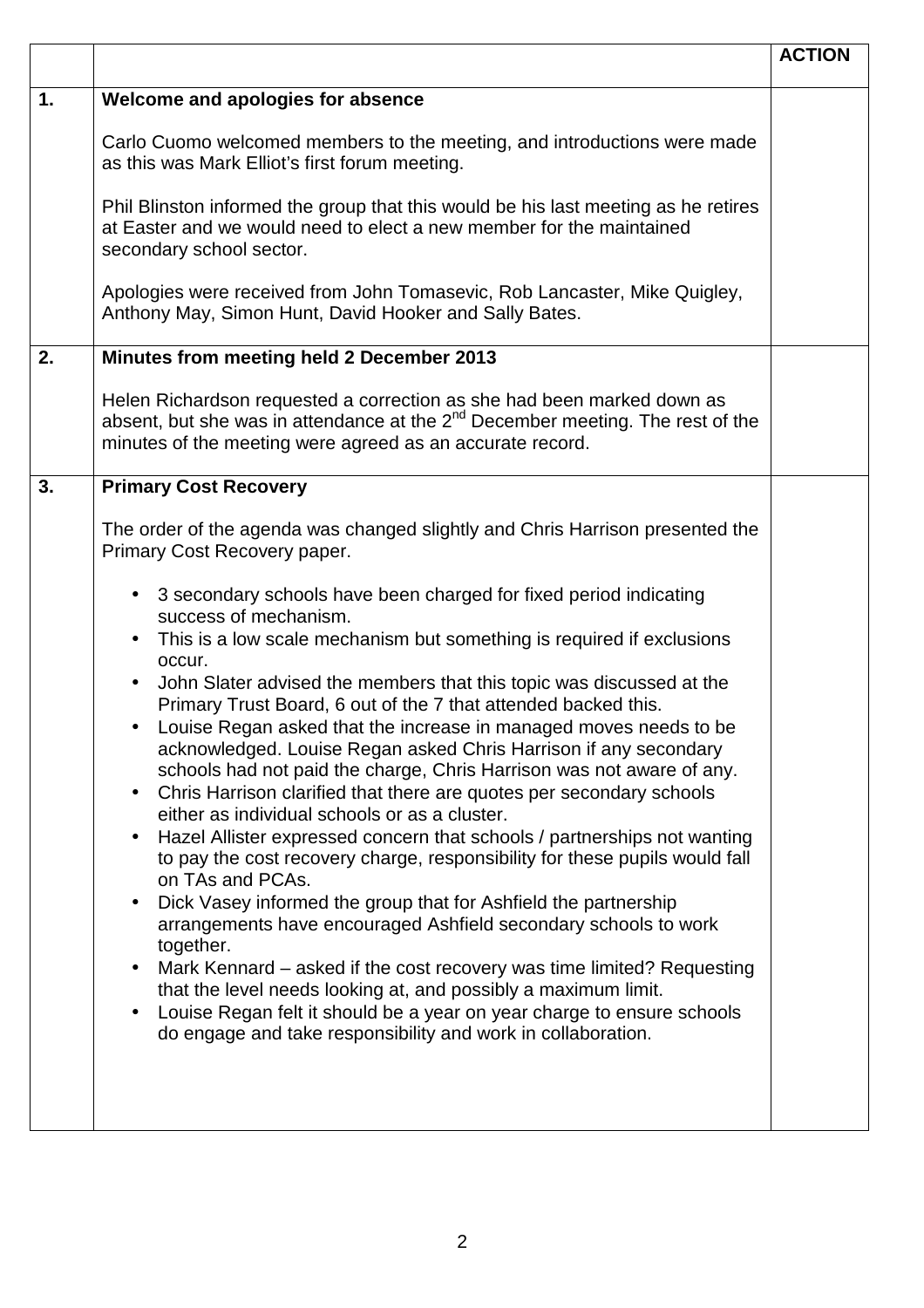|    | Recommendation/s                                                                                                                       |                                              |                                                                                                                                                    |  |  |
|----|----------------------------------------------------------------------------------------------------------------------------------------|----------------------------------------------|----------------------------------------------------------------------------------------------------------------------------------------------------|--|--|
|    | 1) Endorses the proposal to introduce a cost recovery mechanism with                                                                   |                                              |                                                                                                                                                    |  |  |
|    | immediate effect for permanently excluded pupils as described in report.                                                               |                                              |                                                                                                                                                    |  |  |
|    |                                                                                                                                        |                                              |                                                                                                                                                    |  |  |
|    | Votes for                                                                                                                              | Votes against                                | <b>Abstentions</b>                                                                                                                                 |  |  |
|    | 12                                                                                                                                     |                                              |                                                                                                                                                    |  |  |
|    |                                                                                                                                        |                                              |                                                                                                                                                    |  |  |
|    | 2) Agrees to a charge of £10,000 per year on a pro rata basis, as<br>appropriate, for primary schools.                                 |                                              |                                                                                                                                                    |  |  |
|    |                                                                                                                                        |                                              |                                                                                                                                                    |  |  |
|    | Votes for                                                                                                                              | Votes against                                | <b>Abstentions</b>                                                                                                                                 |  |  |
|    | 9                                                                                                                                      | 3                                            |                                                                                                                                                    |  |  |
|    |                                                                                                                                        |                                              |                                                                                                                                                    |  |  |
|    |                                                                                                                                        |                                              |                                                                                                                                                    |  |  |
| 4. | Pupil Growth Fund (Basic Need) 2014/15 criteria                                                                                        |                                              |                                                                                                                                                    |  |  |
|    |                                                                                                                                        |                                              |                                                                                                                                                    |  |  |
|    |                                                                                                                                        |                                              | Mike Sharpe presented the paper and explained this was not a bidding                                                                               |  |  |
|    |                                                                                                                                        |                                              | process but a direct allocation from the local authority as these schools                                                                          |  |  |
|    | are known.                                                                                                                             |                                              |                                                                                                                                                    |  |  |
|    |                                                                                                                                        |                                              | Louise Regan requested clarification that the top slice is from Primary for<br>both maintained and academy schools, this was confirmed as correct. |  |  |
|    |                                                                                                                                        |                                              | Dick Vasey asked if this was a one off payment, Mike Sharpe confirmed                                                                              |  |  |
|    | that it was.                                                                                                                           |                                              |                                                                                                                                                    |  |  |
|    |                                                                                                                                        |                                              | Mike Sharpe confirmed that staffing costs were not included in the Pupil                                                                           |  |  |
|    |                                                                                                                                        | Growth Fund (Basic Need) pot.                |                                                                                                                                                    |  |  |
|    |                                                                                                                                        |                                              |                                                                                                                                                    |  |  |
|    | Recommendation/s                                                                                                                       |                                              |                                                                                                                                                    |  |  |
|    |                                                                                                                                        |                                              | 1) Approves the proposed criteria for the distribution of the Growth Fund                                                                          |  |  |
|    |                                                                                                                                        | (Basic Need) for the 2014-15 financial year. |                                                                                                                                                    |  |  |
|    | Votes for                                                                                                                              | Votes against                                | <b>Abstentions</b>                                                                                                                                 |  |  |
|    | 13                                                                                                                                     |                                              |                                                                                                                                                    |  |  |
|    |                                                                                                                                        |                                              |                                                                                                                                                    |  |  |
|    |                                                                                                                                        |                                              |                                                                                                                                                    |  |  |
| 5. | Report on the Distribution of the Pupil Growth Fund for 2013-14                                                                        |                                              |                                                                                                                                                    |  |  |
|    |                                                                                                                                        |                                              |                                                                                                                                                    |  |  |
|    |                                                                                                                                        | Mike Sharpe presented the paper              |                                                                                                                                                    |  |  |
|    | $\bullet$                                                                                                                              |                                              | From the list of schools all but Abbey Gates, Abbey Road and Annesley                                                                              |  |  |
|    |                                                                                                                                        | were in the Basic Need programme.            |                                                                                                                                                    |  |  |
|    |                                                                                                                                        |                                              |                                                                                                                                                    |  |  |
|    | Recommendation/s                                                                                                                       |                                              | 1) Notes the content of the report and the allocations made from the growth                                                                        |  |  |
|    | fund.                                                                                                                                  |                                              |                                                                                                                                                    |  |  |
|    |                                                                                                                                        |                                              | 2) Continues to monitor use of this fund throughout 2014-15, & considers                                                                           |  |  |
|    |                                                                                                                                        |                                              | the level of funding & criteria for future years, in light of any in-year                                                                          |  |  |
|    | allocations.                                                                                                                           |                                              |                                                                                                                                                    |  |  |
|    |                                                                                                                                        |                                              |                                                                                                                                                    |  |  |
|    |                                                                                                                                        |                                              | Forum members noted and agreed the above two recommendations.                                                                                      |  |  |
|    |                                                                                                                                        |                                              |                                                                                                                                                    |  |  |
| 6. | Schools Budget 2014/15                                                                                                                 |                                              |                                                                                                                                                    |  |  |
|    |                                                                                                                                        |                                              |                                                                                                                                                    |  |  |
|    | Katy Adamson presented the paper, and confirmed that the submitted<br>January proforma had been approved by the EFA; however the Local |                                              |                                                                                                                                                    |  |  |
|    |                                                                                                                                        |                                              |                                                                                                                                                    |  |  |
|    | Authority had a query and was currently looking into this                                                                              |                                              |                                                                                                                                                    |  |  |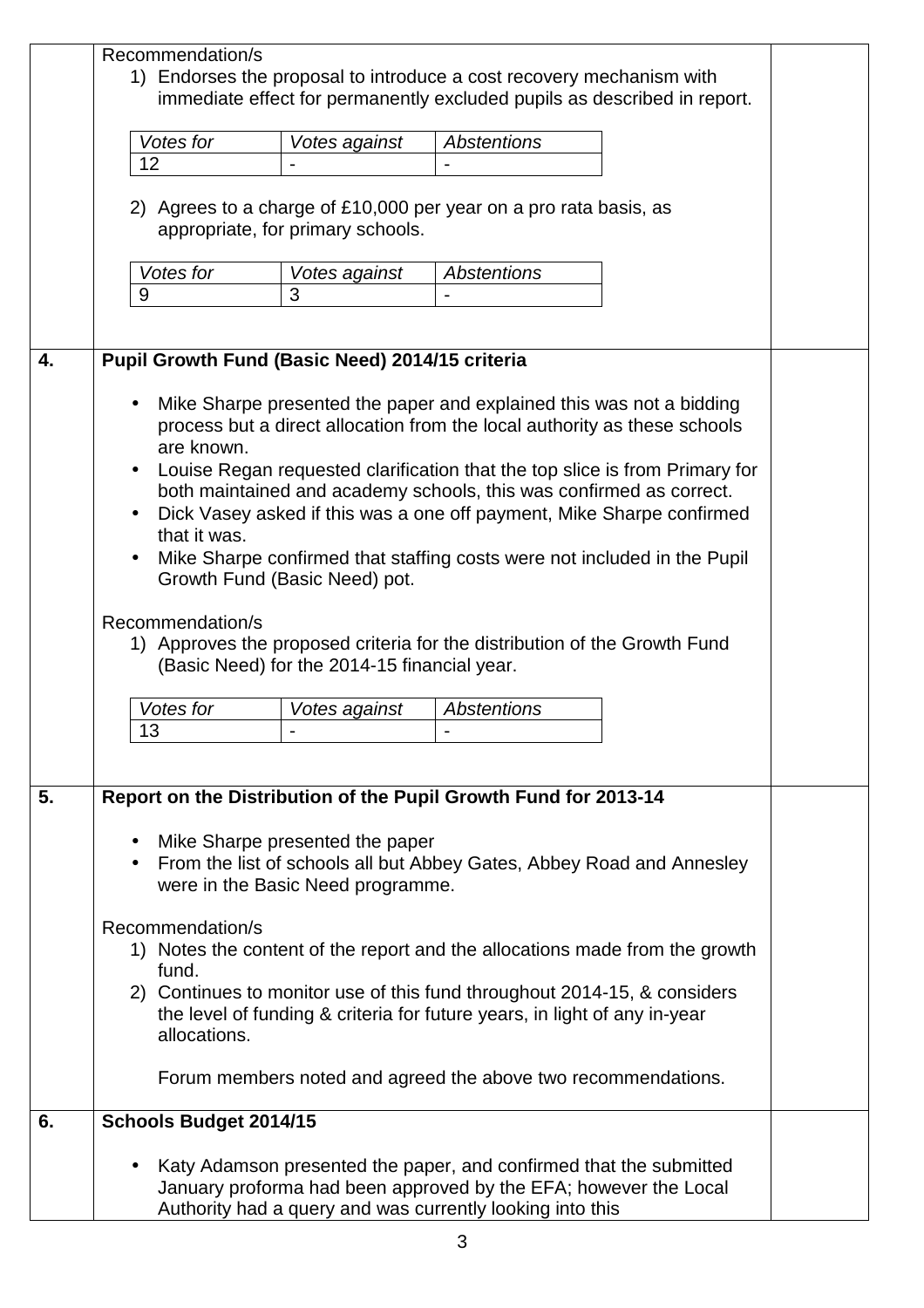|    | Queries were raised regards the centrally retained items by the PVI<br>$\bullet$<br>sector, Katy Adamson advised she would make some enquires and bring<br>the item back to the forum with further clarification.<br>Chris Walton asked about transitional allowance for the PVI sector, Katy<br>$\bullet$<br>Adamson confirmed that there was a meeting planned in during half term<br>to discuss this with colleagues from the PVI sector and Local Authority<br>officers. Chris Walton requested that once resolved the outcome should<br>have visibility at schools forum again<br>Comments were made that this item had previously been presented at<br>$\bullet$<br>the forum meeting,<br>Recommendation/s<br>1) Notes the content of the report.<br>Forum members noted the above recommendation.  |               |                    |  | KA<br>KA |
|----|-----------------------------------------------------------------------------------------------------------------------------------------------------------------------------------------------------------------------------------------------------------------------------------------------------------------------------------------------------------------------------------------------------------------------------------------------------------------------------------------------------------------------------------------------------------------------------------------------------------------------------------------------------------------------------------------------------------------------------------------------------------------------------------------------------------|---------------|--------------------|--|----------|
| 7. | <b>Changes to Special School Funding Formula</b>                                                                                                                                                                                                                                                                                                                                                                                                                                                                                                                                                                                                                                                                                                                                                          |               |                    |  |          |
|    | Charles Savage presented the paper, explained the difficulty of the<br>$\bullet$<br>minimum funding guarantee and acknowledged that extra work was<br>required before an agreement could be reached.<br>• The forum was advised that there was a special heads meeting to be<br>held on the following day $7th$ February 2014, where the special budgets<br>would be discussed and the outcome of the agreed budgets would be<br>taken back to the forum.<br>• Dick Vasey requested clarification on the special budgets.<br>Ron McCrossen stated that a strong steer was required.<br>$\bullet$<br>Recommendation/s<br>1) Approves the recommended changes to the special schools funding<br>formula, and the revised processes by which future funding decisions<br>affecting special schools are made. |               |                    |  |          |
|    | Votes for                                                                                                                                                                                                                                                                                                                                                                                                                                                                                                                                                                                                                                                                                                                                                                                                 | Votes against | <b>Abstentions</b> |  |          |
|    | 12                                                                                                                                                                                                                                                                                                                                                                                                                                                                                                                                                                                                                                                                                                                                                                                                        |               | 1                  |  |          |
|    | With a note that the outcome of the meeting to be held on the $7th$<br>February 2014 to be bought back to the forum.                                                                                                                                                                                                                                                                                                                                                                                                                                                                                                                                                                                                                                                                                      |               |                    |  |          |
| 8. | <b>Recoupment Options for SEN Funding</b>                                                                                                                                                                                                                                                                                                                                                                                                                                                                                                                                                                                                                                                                                                                                                                 |               |                    |  |          |
|    | Charles Savage presented the paper, and advised the forum that he had<br>$\bullet$<br>spoken to other authorities and was aware Local Authorities that no<br>longer recouped were doing just as much work with regards to<br>recoupment, and he recommended the Local Authority continues to<br>recoup special needs funding on behalf of Nottinghamshire schools<br>(option 2)<br>Martin Kennard thanked Charles Savage for listening; this was supported<br>$\bullet$<br>by Louise Regan.<br>Dick Vasey asked if the recoupment was for both maintained schools<br>and academies. Charles Savage confirmed this was correct, however,                                                                                                                                                                   |               |                    |  |          |